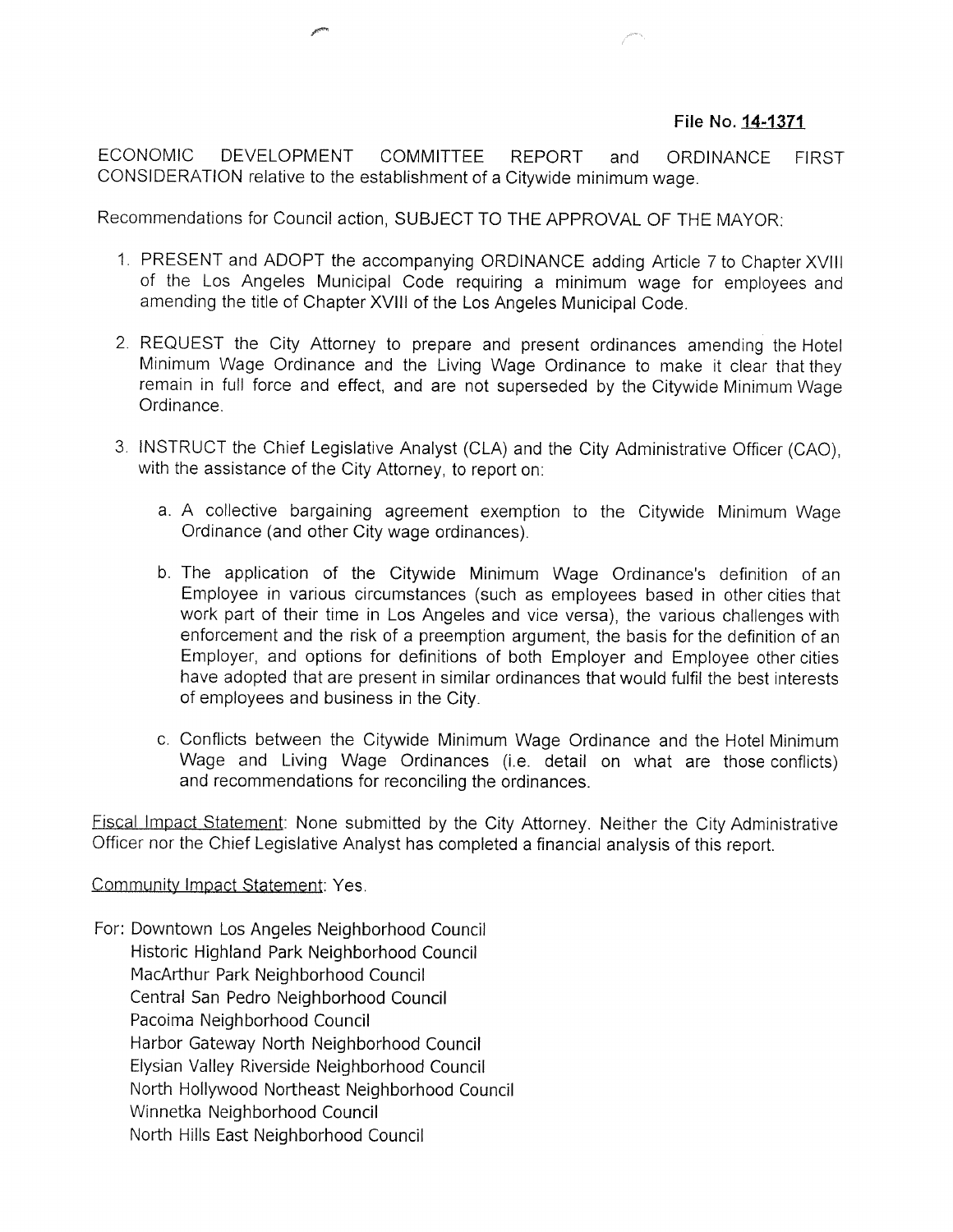Greater Cypress Park Neighborhood Council Mid-Town North Hollywood Neighborhood Council South Los Angeles Alliance of Neighborhood Councils

## **SUMMARY**

At a special meeting held on May 29, 2015, the Economic Development Committee considered a City Attorney report and Ordinance dated May 22, 2015 relative to the establishment of a minimum wage in the City of Los Angeles.

Representatives of the City Attorney appeared before the Committee to present the Ordinance and responded to related questions. The Committee also considered extensive public comment on this matter and was addressed by members of organized labor, clergy, non-profit organizations, workers, business groups and chambers of commerce, as well as by representatives and members of a transitional employment program organization who spoke in favor of exempting transitional job programs (Council file No. 14-1371-S5).

During further discussion of the matter, members of the Committee raised various concerns such as: potential conflict between the Citywide Minimum Wage Ordinance and the Hotel Minimum Wage and Living Wage Ordinances, the application of the definition of an employee (i.e. working 2 or more hours weekly within the City of Los Angeles) and how situations will be handled in which employees based in another cities works part of their time in the Los Angeles and vice versa, and definitions of employee and employer used by other cities in similar minimum wage ordinances.

The Committee approved the draft Citywide Minimum Wage Ordinance; requested the City Attorney to report with ordinances clarifying that the Hotel Minimum Wage and Living Wage Ordinances supersedes the proposed Citywide Minimum Wage Ordinance; and instructed the CLA and CAO, with the assistance of the City Attorney, to report on the issues above as well as an exemption for wages covered by collective bargaining agreements. This matter is now forwarded to the Council for its consideration.

Respectfully Submitted,

ECONOMIC DEVELOPMNT COMMITTEE

unent -

MEMBER VOTE PRICE: YES KREKORIAN: YES HUIZAR: YES CEDILLO: YES MARTINEZ: YES WESSON: YES KORETZ: YES